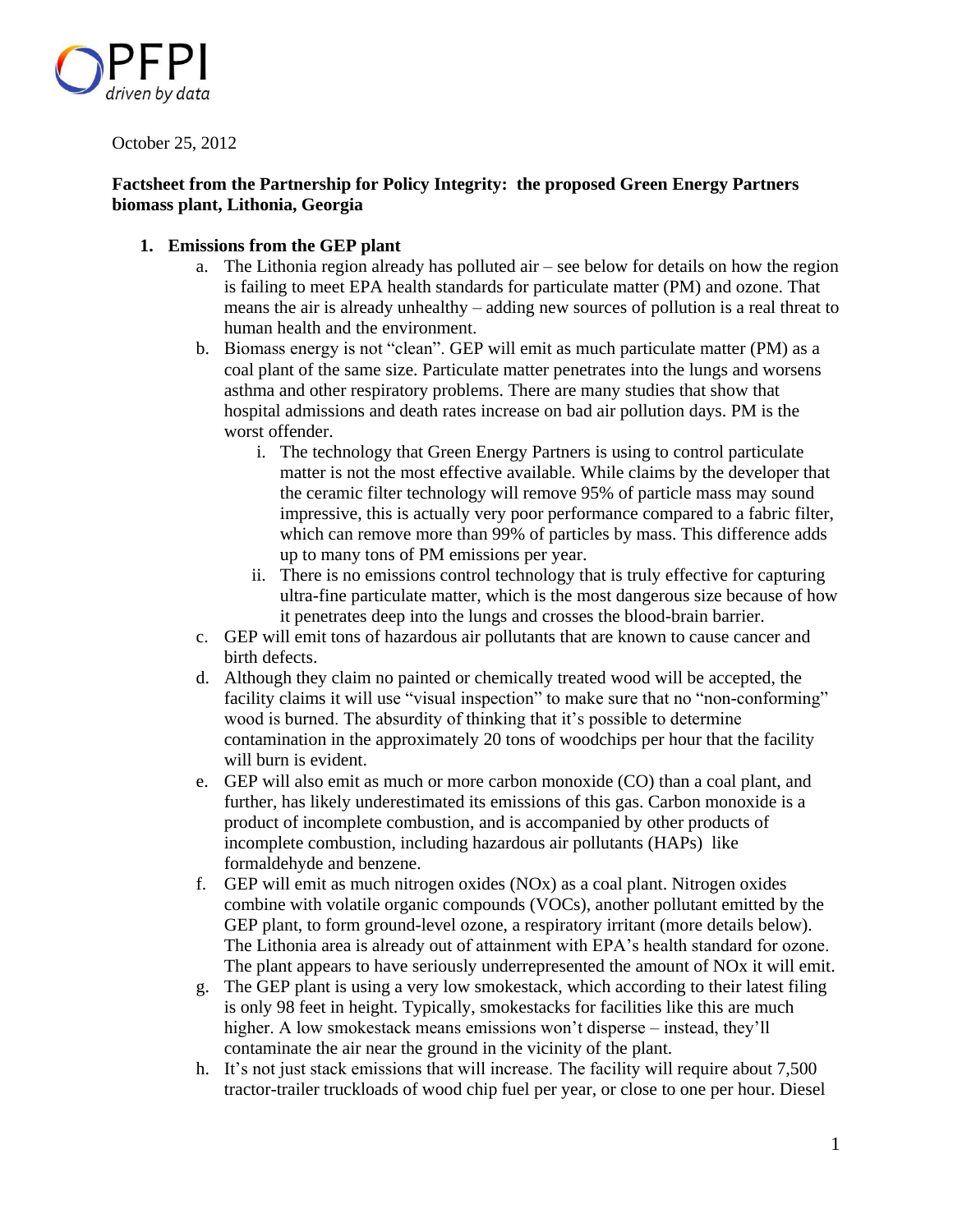emissions from these trucks will be significant. It's important to note that much of f DeKalb's pollution is already traffic-related.

# **Background**

- **2. There are two main kinds of air pollutants regulated under the federal Clean Air Act): Criteria Pollutants and Hazardous Air Pollutants (HAPs)**
	- a. **Criteria pollutants**: There are six **criteria pollutants**: carbon monoxide (CO), sulfur dioxide  $(SO_2)$ , lead, ozone, nitrogen dioxide  $(NO_2)$ , and particulate matter (PM). (See section below titled "Air pollutants from biomass burning" for more details – last part of document).
		- i. The concentrations of the criteria pollutants in air are each supposed meet a "National Ambient Air Quality Standard" (NAAQS) which is health-based (this is discussed in more detail below). Concentrations above the standard are considered unhealthy for sensitive groups."<sup>1</sup>
	- b. **Hazardous air pollutants (HAPs):** EPA maintains a list of 187 compounds that are considered especially toxic in air. The list includes heavy metals like mercury, arsenic, chromium and cadmium, and organics like benzene and formaldehyde. Dioxins are another class of HAP (more details on the main types of HAPs is provided in more detail below).
		- i. The Georgia "Ambient Air Surveillance Report"<sup>2</sup> states: "*There are currently 187 hazardous air pollutants (HAPs), or air toxics, with emissions regulated under the Clean Air Act (CAA). These compounds have been associated with a wide variety of adverse human health and ecological effects, including cancer, neurological effects, reproductive effects, and developmental effects. According to the Government Performance Results Act (GPRA), the U.S. Environmental Protection Agency (U.S. EPA) is committed to reducing air toxics emissions by 75 percent from 1993 levels in order to significantly reduce Americans' risk of cancer and of other serious health effects caused by airborne toxic chemicals."*
	- c. The Green Energy Partners facility (GEP) will emit **both criteria pollutants and hazardous air pollutants.** Because the plant will burn construction and demolitionderived wood (CDD), which can contain pressure-treated, painted, and glued wood products, emissions of HAPs may be particularly high (the pressure-treatment "cocktail" includes arsenic, chromium, and copper). Sorting CDD to remove pressure-treated wood is never fully effective – studies have shown it is impossible to generate a truly "clean" fuel supply from this wood. The GEP developer claims that no painted or treated wood will be burned, but given that the plant will burn around 18 tons of chipped wood (close to one tractor-trailer load) per hour, it is impossible to screen out contaminated chips. The developer has made a statement that is impossible to live up to, because no testing program can be designed that will find all contaminated wood and remove it from the fuel stream before it is burned.
- 3. Federal and state air standards are set for criteria pollutants. **Federal air quality standards for criteria pollutants are called "National Ambient Air Quality Standards" (NAAQS)**

 $\overline{a}$ <sup>1</sup> Page vi of 2010 ambient air report

<sup>&</sup>lt;sup>2</sup> Available at<http://www.air.dnr.state.ga.us/amp/report10.pdf>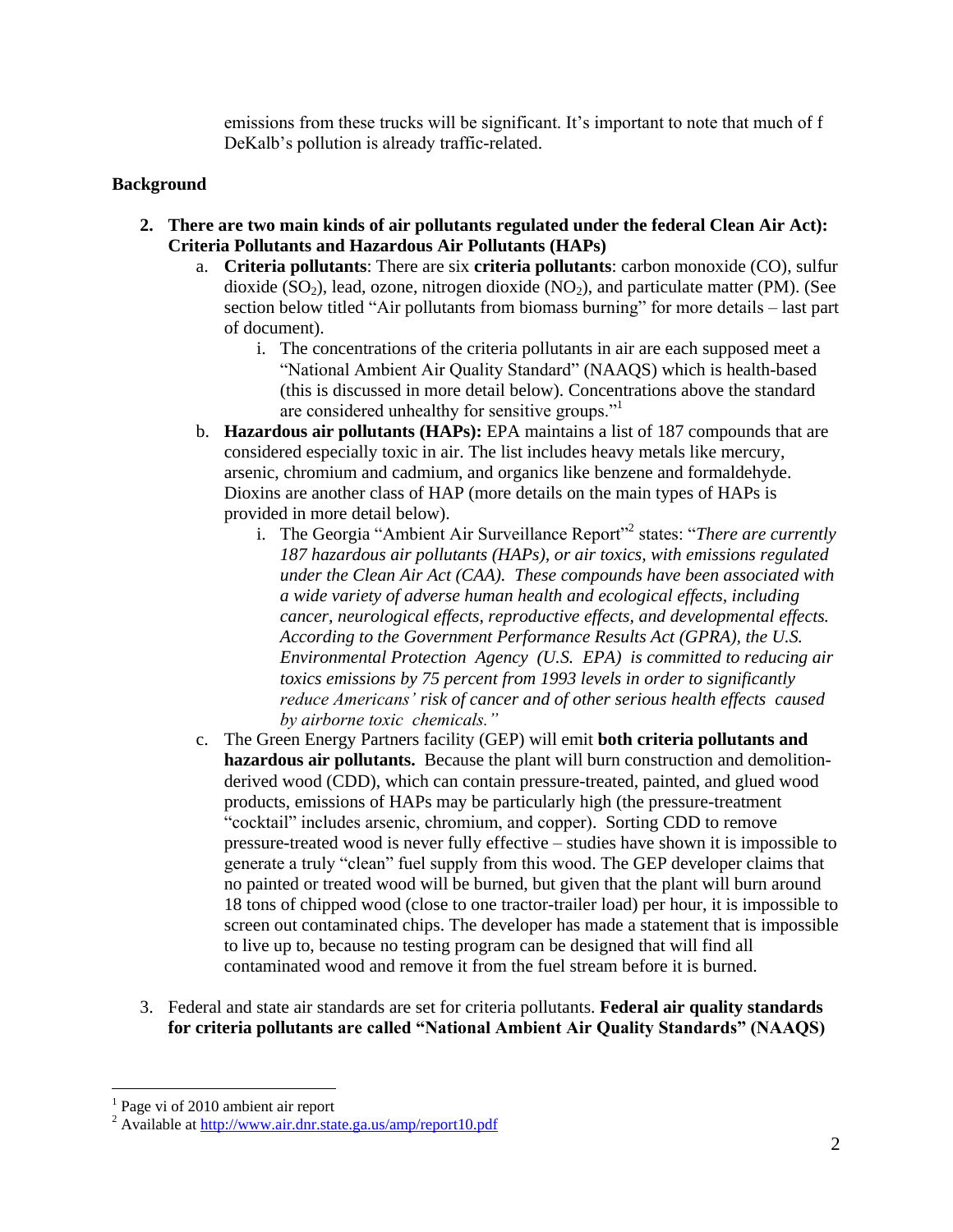- a. The Georgia Environmental Protection Division (GA EPD) and the federal EPA monitor air pollution levels. A region is in "nonattainment" when background air pollution exceeds the National Ambient Air Quality Standards (NAAQS). DeKalb County is in nonattainment for PM2.5 and ozone, as discussed in more detail below.
- b. Air quality modeling estimates how emissions from a new facility will increase local air pollution. Taking into account local terrain, weather conditions, and windspeed, a computer model estimates how emissions of the main pollutants emitted at the plant's smokestack will disperse. The resulting concentrations of pollutants in air are added to background levels and the summed total is compared to the NAAQS to determine if the facility will push the area out of attainment.
	- i. In cases such as that of Lithonia, where the area is out of attainment *already*, power plant developers typically try to downplay the contribution of the emissions from their particular facility to make the case that they will only worsen air quality by an insignificant amount.

# **4. DeKalb County is already out of attainment with EPA's 1997 health standard for PM2.5<sup>3</sup> – since then, PM2.5 standards were lowered further (2006) and are about to be lowered again.**

- a. Particle pollution is noted for being high in the region, and exceptionally high particle pollution events are common in the Lithonia area.
- b. Not only is the area in nonattainment for the old, 1997 standard EPA recognizes that the *current* NAAQS for PM are not protective.
	- i. As acknowledged by EPA's own Science Advisory Committee: *It is the CASAC's consensus scientific opinion that the decision to retain without change the annual PM2.5 standard does not provide an "adequate margin of safety … requisite to protect the public health" (as required by the Clean Air Act), leaving parts of the population of this country at significant risk of adverse health effects from exposure to fine PM.*
	- ii. That's why EPA is lowering the PM NAAQS even further. Building new emissions sources of particle pollution will make it even harder for the area to come into attainment with the health standard.

# **5. DeKalb County is already out of attainment with EPA's health standard for ozone**

- a. The region is officially out of attainment with the old 1997 standard for ozone [\(http://www.epa.gov/oaqps001/greenbk/map8hr.html\)](http://www.epa.gov/oaqps001/greenbk/map8hr.html), which is 0.085 ppm. The 2010 ambient air quality report states that "data show that the Atlanta area will be in attainment with the 1997 standard of 0.085 pppm, but has not been officially redesignated as attainment". The Atlanta area has numerous days when it fails to achieve attainment with the new 0.075 ppm ozone standard (page 32 of Ambient AQ report for 2010).
- *6.* The state sets health standards for some hazardous air pollutants (HAPs), but these do not carry the same legal force that the federal NAAQS for criteria pollutants carry. The Georgia "Ambient Air Surveillance Report" states, *"Currently, there are no attainment standards for the air toxics compounds, with the exception of lead, which has its designation as a criteria pollutant. Air toxics measurements are performed to support the regulatory,*

<sup>&</sup>lt;sup>3</sup> <http://www.epa.gov/pmdesignations/1997standards/final/region4desig.htm>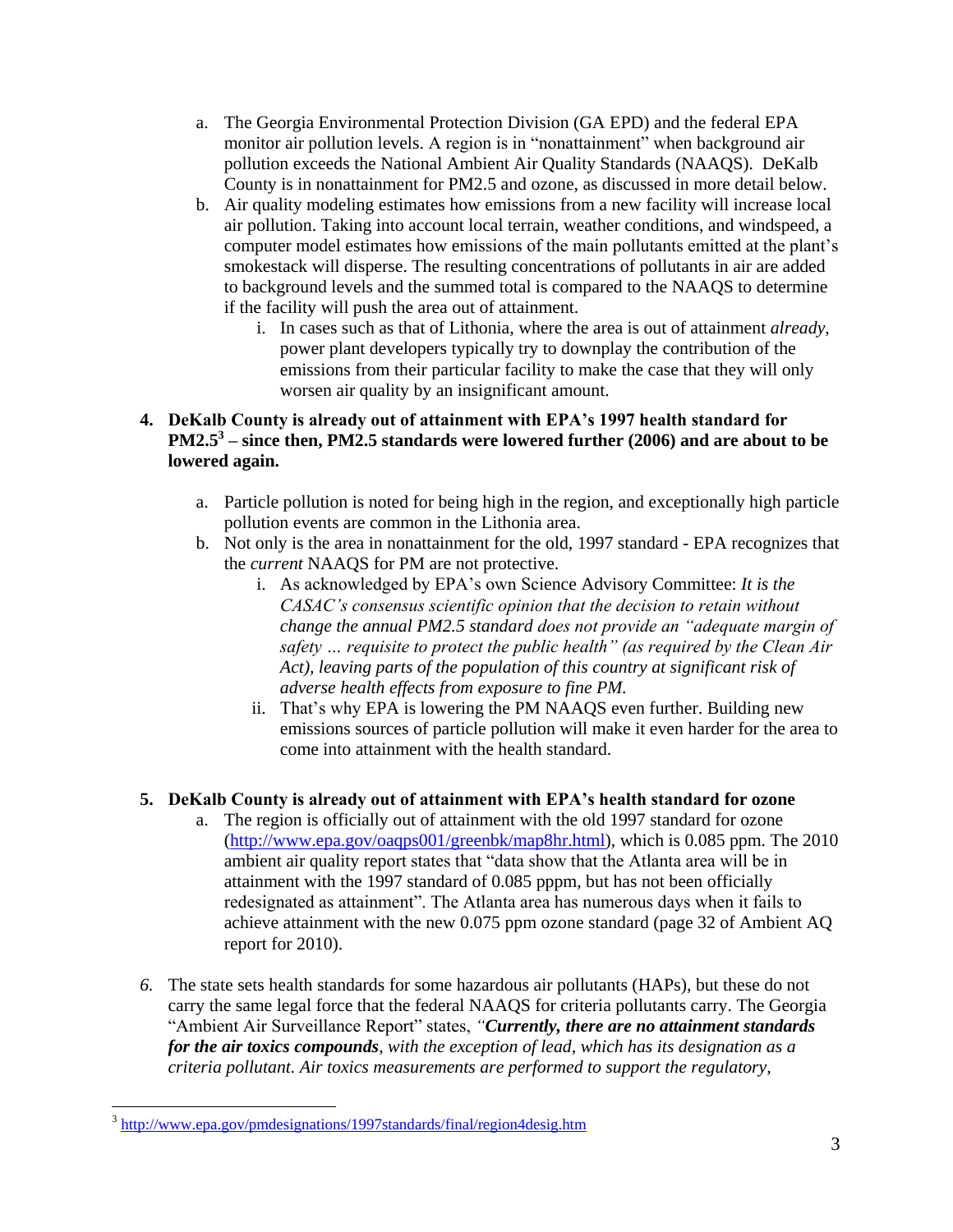*analytical, and public health purposes of the program. While it is understood that these compounds are toxic, it is not well understood what airborne concentrations of each compound may be harmful. By collecting data about their current concentrations, researchers can later compare GA EPDs data with health data to determine what levels of each compound may be safe."*

- a. The state is here admitting that they don't know how much of something is really harmful. Thus building a new emissions source of HAPs and criteria pollutants in an area already known to have unhealthy air is a threat to health.
- b. Georgia derives its health standards for HAPs from various sources, including EPA, the Occupational Safety and Health Administration (OSHA) and others. The health standards for toxics that were used by the GEP plant are found in the company's air permit application.
- c. When a facility evaluates how its emissions of HAPs will impact air quality, they typically do NOT add the facility's emissions to the background concentrations of HAPs. Instead, they treat the background concentrations as if they don't exist. This is partly because there are very few sites in the entire United States that collect data on a large suite of HAPs, so reliable data on the actual background concentrations of HAPs is hard to come by at many sites.
	- i. However it happens that there is an **EPA HAPs monitoring station less than 15 miles from Lithonia – the "South DeKalb" monitoring site**, in Decatur, GA. This means that we have access to a lot of air monitoring data on HAPs that are likely to be highly representative of the actual air quality in Lithonia.

## **7. Background levels of Hazardous Air Pollutants (HAPs)** *already* **exceed health standards in DeKalb County**

a. Concentrations of hazardous air pollutants, or air toxics as they are sometimes known, already exceed health guidelines even before GEP is built. Data from the South DeKalb monitoring site for 2010 show that ambient concentrations of key HAPs already exceed EPA health guidelines. Arsenic is 2.9 times the EPA guideline; formaldehyde is 58 times the EPA guideline, etc. (guidelines for toxics except acrolein are based on 1 in a million increased cancer risk; acrolein standard is based on risk of respiratory irritation).

|              |         | ambient EPA standard |       |
|--------------|---------|----------------------|-------|
| <b>HAP</b>   | (ug/m3) | (ug/m3)              | Ratio |
| arsenic      | 0.0006  | 0.0002               | 2.90  |
| formaldehyde | 4.65    | 0.08                 | 58.09 |
| benzene      | 0.59    | 0.13                 | 4.55  |
| acrolein     | 1.52    | 0.02                 | 76.02 |
| acetaldehyde | 1.91    | 0.50                 | 3.83  |
| chromium VI  | 0.00002 | 0.00008              | 0.25  |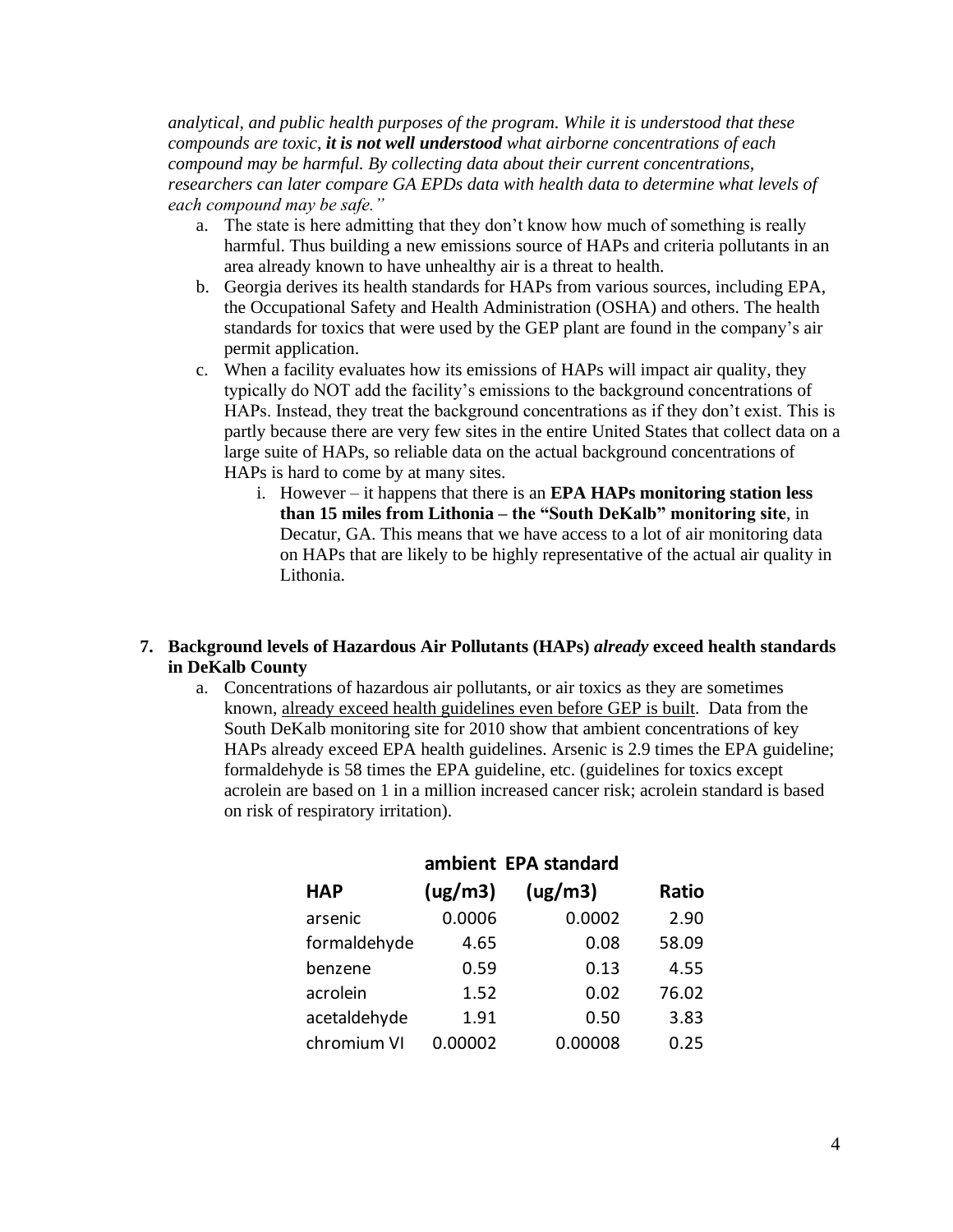While hexavalent chromium, designated "chromium VI" or "Cr VI" (the "Erin Brockovich" toxin) is below its respective risk threshold, the fact that this plant will burn C&D means it will be burning wood that potentially contains chromium (some contaminated wood always makes it into the fuel stream). There are relatively few studies of how much of total chromium gets emitted in the most deadly hexavalent (Cr VI) form, but EPA's assumption for chromium emissions from industrial wood-burning boilers is that 56% of the chromium emitted is in the most toxic hexavalent form.

The whole Atlanta region is a hotspot for elevated cancer and respiratory risk. These maps are from EPA's "National Air Toxics Assessment", which makes a downloadable map that loads into Google Earth.



**NATA Map for Cancer Risk.**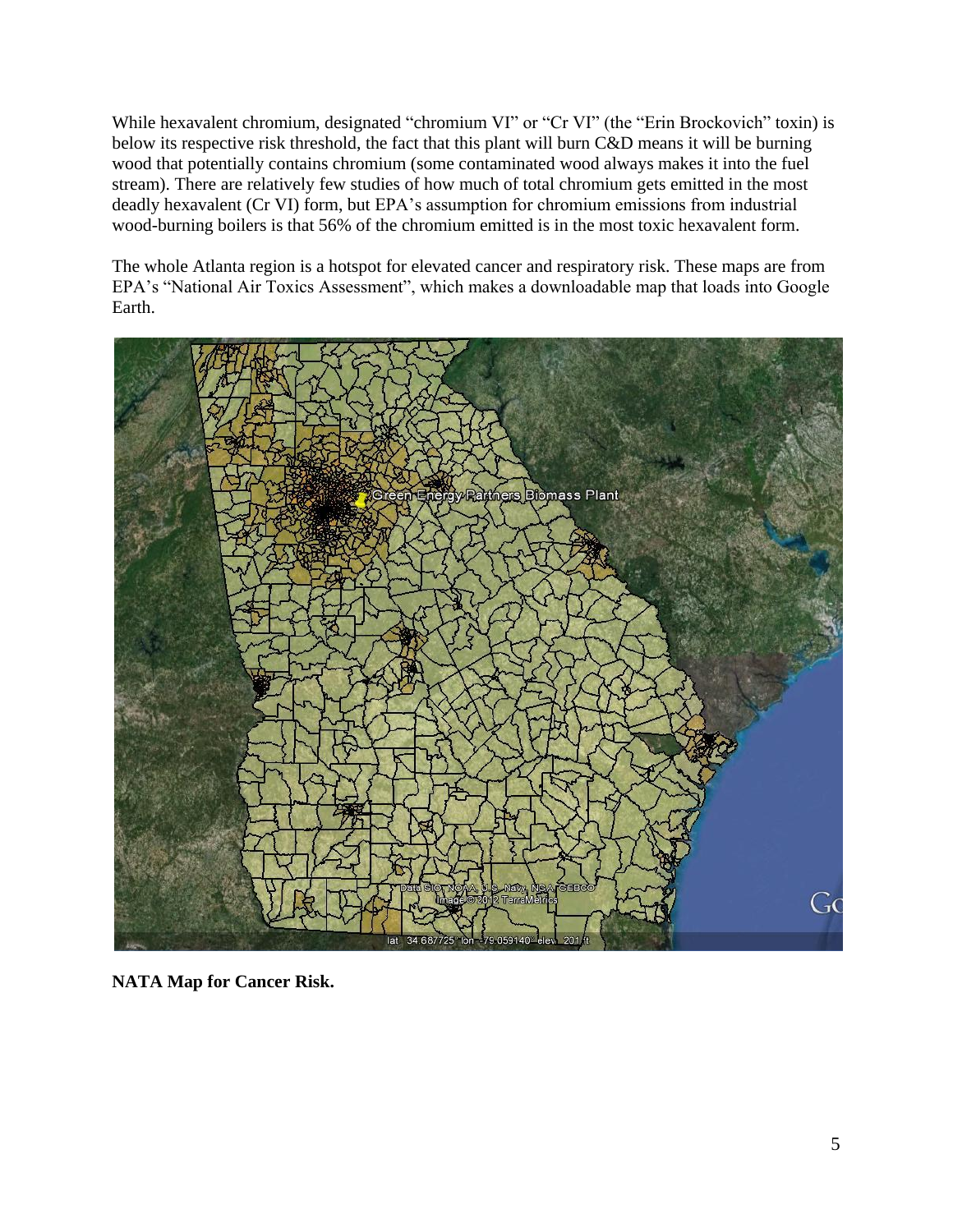

**NATA map for Respiratory risk.** 

## **More background: Air pollutants from biomass burning**

## *Nitrogen dioxide (NO2)*

Nitrogen dioxide  $(NO<sub>2</sub>)$  is the indicator species for the NOx group of gases, which includes nitrous acid and nitric acid. It primarily forms when fuels are burned at high temperatures. These acidic gases directly impact respiratory health, and also contribute to formation of ozone and condensable particulate matter. Nationwide, the majority of  $NO<sub>2</sub>$  is from the transportation sector, but utilities and other sources of combustion account for about 34% of total emissions.<sup>4</sup>

As of January 2010, EPA set a new 1-hour standard for  $NO<sub>2</sub>$  of 100 ppb, and retained the annual standard of 53 ppb.

<sup>&</sup>lt;sup>4</sup> <http://www.epa.gov/air/nitrogenoxides/pdfs/20100124presentation.pdf>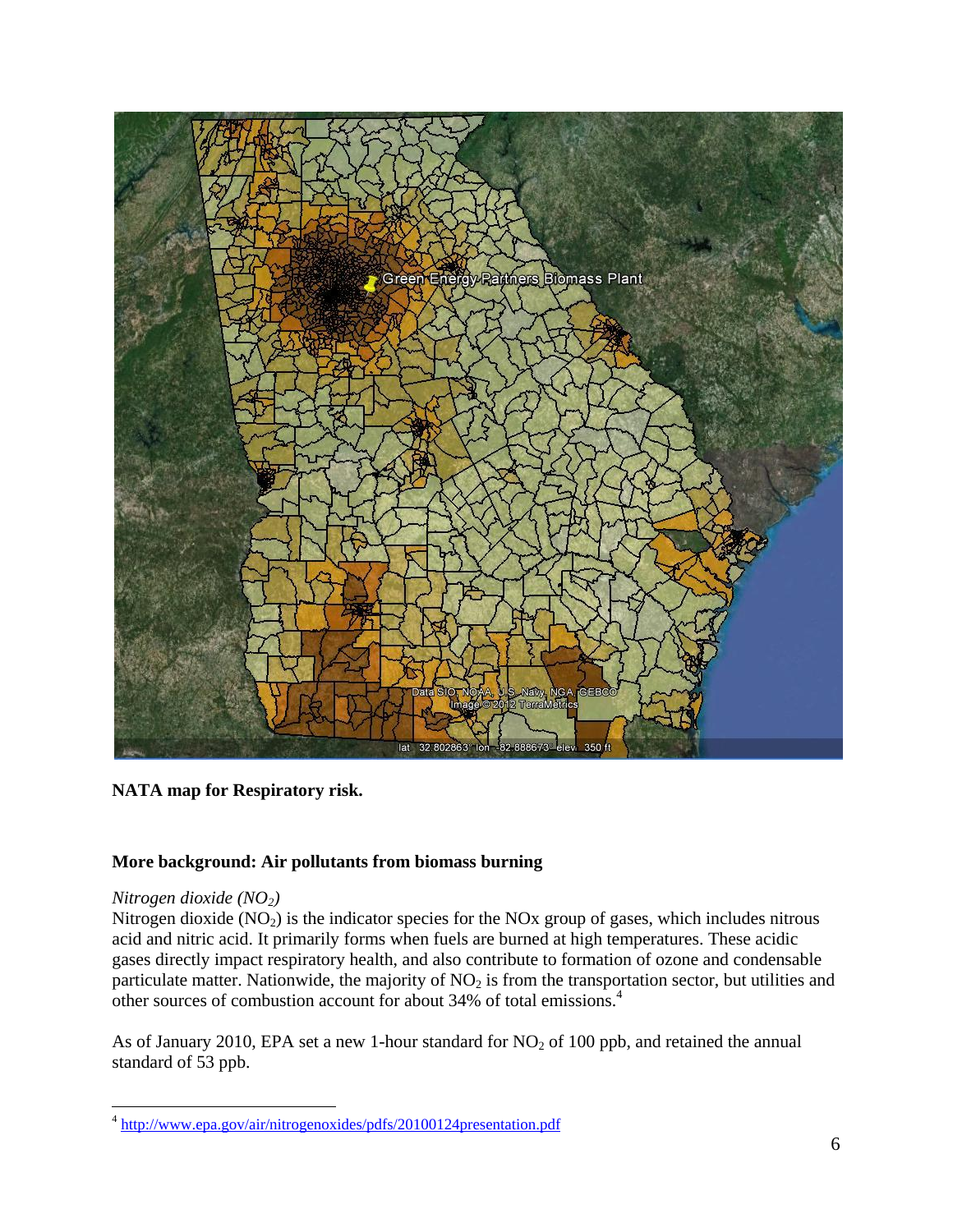#### *Ozone*

A principle component of smog, ground level ozone doesn't come out of a smokestack directly, but is formed in the atmosphere when nitrogen oxides (NOx), volatile organic compounds (VOCs), carbon monoxide (CO), and methane react, energized by UV light. The main sources of NOx and VOCs are industrial facilities, electric utilities, motor vehicle exhaust, gasoline vapors, and chemical solvents. As a highly reactive oxidant gas, ozone aggravates the airways, causing respiratory distress and exacerbating asthma. It also damages vegetation and is increasingly recognized as a threat to forest health.

EPA has proposed revising its eight-hour standard for ozone from 0.075 ppm to 0.06 – 0.07 ppm, acknowledging that the ozone standards set in 2008 were not as protective as recommended by EPA's panel of science advisors, the Clean Air Scientific Advisory Committee (CASAC).<sup>5</sup> EPA has also proposed a new "seasonal secondary standard" for ozone exposure that represents cumulative exposure during peak ozone season.<sup>6</sup>

## *Sulfur dioxide (SO2)*

Sulfur dioxide  $(SO_2)$  exposure causes breathing difficulty for people with asthma, and is also plays a role in regional haze and acid rain formation.<sup>7</sup> A recent EPA risk assessment<sup>8</sup> of  $SO_2$  concludes that definite health risks to asthmatics occur at concentrations significantly lower than the current 24-hour health standard for SO<sub>2</sub>. The document further notes that "over 20 million people in the U.S. have asthma, and therefore, exposure to  $SO<sub>2</sub>$  likely represents a significant health issue." The main sources of  $SO<sub>2</sub>$  are fossil fuel combustion at power plants and industrial facilities. Along with its direct effects,  $SO_2$  also contributes to the formation of fine particulate matter. EPA concluded that a new SO<sup>2</sup> standard with a 1-hour averaging time would be more protective. As of June 2, 2010, EPA strengthened the National Ambient Air Quality Standards (NAAQS) for  $SO_2$  by adding a 1-hour standard set at 75 ppb.

#### *Particulate matter (PM)*

Particulate matter is derived from direct ash emissions at energy plants, but also forms in the atmosphere from emissions of sulfur dioxide, nitrogen oxides, ammonia, and volatile organic compounds.<sup>9</sup> Particulate air pollution has long been known to be associated with increased cardiopulmonary symptoms, asthma attacks, days lost from work due to respiratory disease, emergency room visits, hospitalization rates, and mortality. Two size classes are recognized in regulatory schemes: PM10 and PM $_{2.5}$ , with the numeric value referring to the particle size in microns (a micron is one millionth of a meter). PM units of measurement in air are expressed as micrograms per cubic meter ( $\mu$ g/m<sup>3</sup>). "Ultra-fine" particulate matter, with particle diameters of 0.1 ug down to 0.01 ug and below, is not separately regulated from PM2.5, but an increasing body of research indicates that this is the most dangerous size class of all. Ultra-fine PM is even more poorly controlled by emissions control technology, and in terms of particle number, is present in the millions

 $\overline{a}$ <sup>5</sup> Fact sheet: EPA to reconsider ozone pollution standards. Available at [http://www.epa.gov/groundlevelozone/pdfs/O3\\_Reconsideration\\_FACT%20SHEET\\_091609.pdf](http://www.epa.gov/groundlevelozone/pdfs/O3_Reconsideration_FACT%20SHEET_091609.pdf)

<sup>&</sup>lt;sup>6</sup> <http://www.epa.gov/air/ozonepollution/pdfs/20100106present.pdf>

<sup>7</sup> <http://www.epa.gov/oar/urbanair/so2/hlth1.html>

<sup>&</sup>lt;sup>8</sup> US EPA. Risk and exposure assessment to support the review of the SO2 Primary National Ambient Air Quality Standards. EPA-452/R-09-007, July, 2009.

<sup>&</sup>lt;sup>9</sup> <http://www.epa.gov/air/particles/fs20091119.html>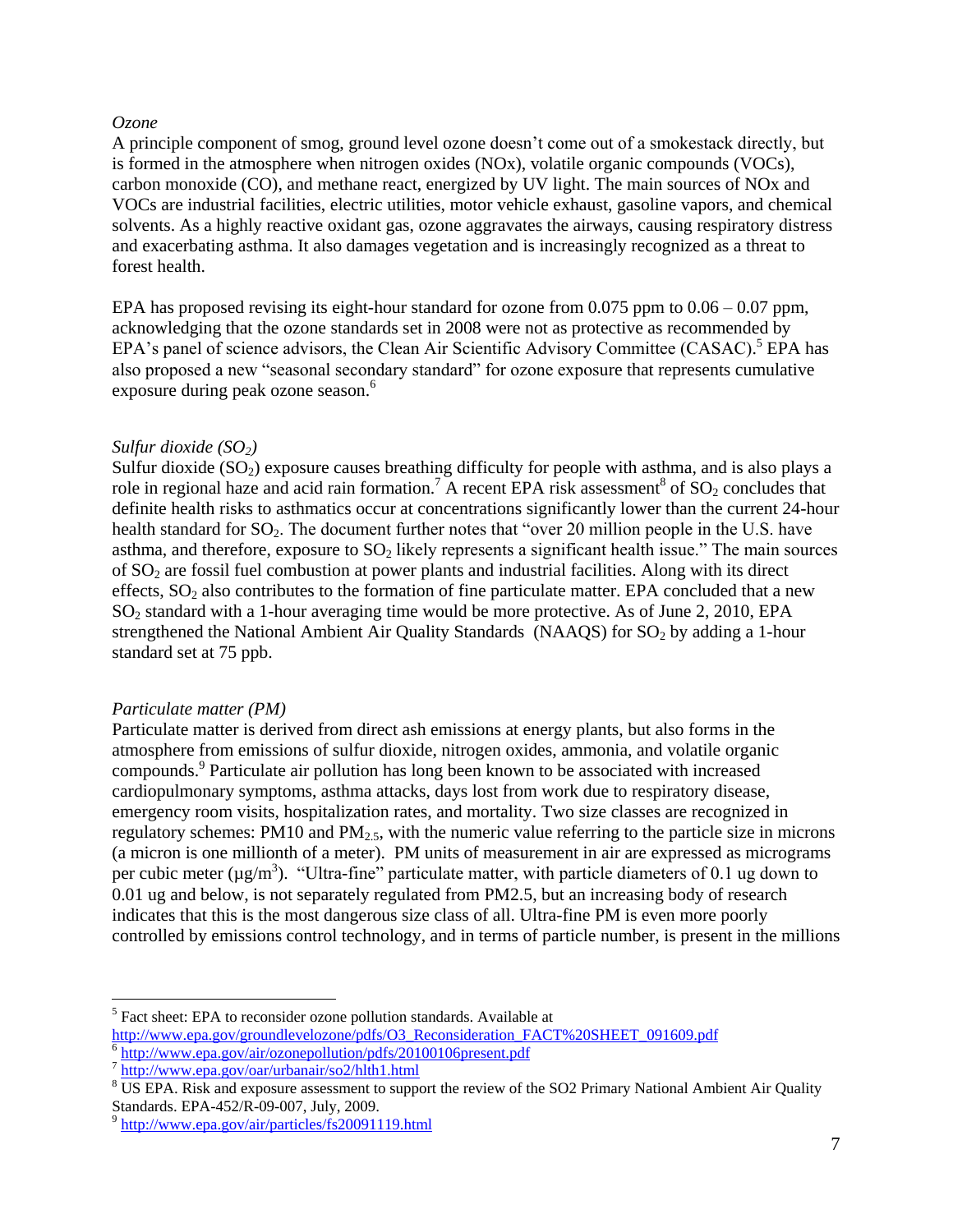to billions of particles per cubic centimeter of air, orders of magnitude greater in abundance than the particle number for the larger size classes.

There is no current health standard for  $PM_{10}$  In 2006, EPA lowered the 24-hour exposure standard for PM<sub>2.5</sub> from 65  $\mu$ g/m<sup>3</sup> to 35  $\mu$ g/m<sup>3</sup>. The current annual exposure standard is 15  $\mu$ g/m<sup>3</sup>. However, EPA's most recent risk assessment for PM acknowledges that the current standards are not protective enough,<sup>10</sup> and the agency will soon be lowering the annual standard for PM2.5, likely to the  $12 - 13$  $\frac{1}{2}$  range.

A recent EPA reanalysis of data on long-term health effects of PM exposure has determined that health impacts of PM are worse than previously thought, finding that higher concentrations of PM are associated with significantly greater risk of death from cardiopulmonary disease, ischemic heart disease (reduction of blood supply to the heart, potentially leading to heart attack), lung cancer, and other causes.<sup>11</sup> Ambient levels of PM are also associated with low fetal birthweight, as determined in a recent study (abstract pasted at end of factsheet).

The classes of particulate matter classed as "black carbon" are also implicated as having up to 60% of the climate warming effect of  $CO<sub>2</sub>$ , by both creating "brown clouds" and darkening and thus increasing the heat absorption of snow and ice in polar regions.<sup>12</sup> Controlling soot emissions and thus lessening albedo effects appears to be a faster way to mitigate sea ice melting than controlling greenhouse gas emissions. $13$ 

## *Volatile organic compounds (VOCs)*

 $\overline{a}$ 

According ot the EPA, volatile organic compounds are any compound of carbon, excluding carbon monoxide, carbon dioxide, carbonic acid, metallic carbides or carbonates, and ammonium carbonate, that participates in atmospheric photochemical reactions  $14$  – in other words, a compound that is activated to change its form, or merge with other compounds, simply through light energy. VOCs are of general concern because they interact in the atmosphere with other compounds, including NOx, to form smog. The VOCs emitted from biomass and other fuel combustion are also of concern because several of the main VOCs emitted by combustion, such as benzene and formaldehyde, are carcinogenic and can cause other health problems.<sup>15</sup> In some areas, ambient levels of VOC HAPs such as benzene can exceed health thresholds.

<sup>&</sup>lt;sup>10</sup> U.S. Environmental Protection Agency, 2009. Risk assessment to support the review of the PM primary national ambient air quality standards – external review draft. EPA 450/P-09-006. September, 2009.

<sup>&</sup>lt;sup>11</sup> Health Effects Institute, 2009. Synopsis of Research Report 140: Extended analysis of the American Cancer Society study of particulate air pollution and mortality. Boston, MA.

<sup>&</sup>lt;sup>12</sup> Ramanathan, V. and G. Carmichael. 2008. Global and regional climate changes due to black carbon. Nature Geoscience 1: 221- 227.

 $<sup>13</sup>$  Jacobson, Mark Z. 2010. Short-term effects of controlling fossil-fuel soot, biofuel soot and gases, and methane on</sup> climate, Arctic ice, and air pollution health. Journal of Geophysical Research, 115, D14209, doi 10.1029/2009JD013795

<sup>&</sup>lt;sup>14</sup> EPA definition taken from [http://www.epa.gov/ttn/naaqs/ozone/ozonetech/def\\_voc.htm](http://www.epa.gov/ttn/naaqs/ozone/ozonetech/def_voc.htm)

<sup>&</sup>lt;sup>15</sup> While the majority of hazardous air pollutants (HAPs) are VOCs, there are many more kinds of VOCs than there are HAPs.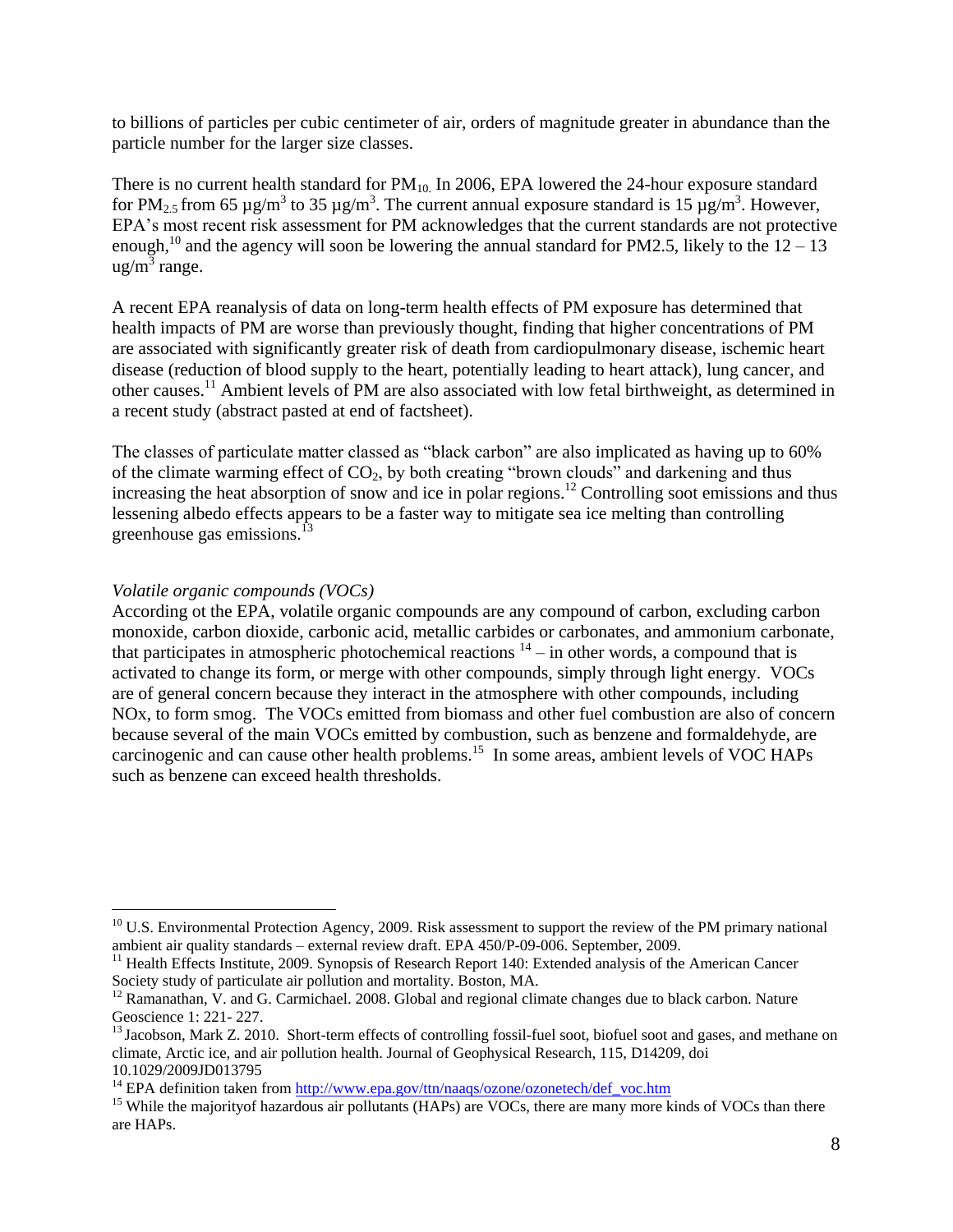#### *Lead*

Lead exposure primarily occurs from paint that has not been remediated. Lead exposure in children is linked to a variety of developmental and neurological problems. A recent study concluded that

"long-term trends in population exposure to gasoline lead were found to be remarkably consistent with subsequent changes in violent crime and unwed pregnancy. Long-term trends in paint and gasoline lead exposure are also strongly associated with subsequent trends in murder rates going back to 1900. The findings on violent crime and unwed pregnancy are consistent with published data describing the relationship between IQ and social behavior. The findings with respect to violent crime are also consistent with studies indicating that children with higher bone lead tend to display more aggressive and delinquent behavior. This analysis demonstrates that widespread exposure to lead is likely to have profound implications for a wide array of socially undesirable outcomes."<sup>16</sup>

EPA recently dropped the NAAQS for lead from 1.5  $\mu$ g/m<sup>3</sup> to 0.15  $\mu$ g/m<sup>3</sup>.

#### *Carbon monoxide (CO)*

Carbon monoxide is a product of incomplete combustion that when inhaled, interferes with oxygen absorption in the blood. Emissions of CO from biomass boilers generally increase with fuel moisture; "good combustion practices" are frequently cited as the best control for CO emissions. Carbon monoxide can accumulate in closed spaces and could be a problem in the vicinity of improperly ventilated combustion sources, particularly given that biomass fuel variability can cause very large changes in CO concentration in exhaust gases. Carbon monoxide It is treated under EPA's boiler rule as a proxy for certain organic toxics that are assumed to increase as CO emissions increase, since both are products of incomplete combustion.

#### *Hazardous Air Pollutants (HAPs)*

Hazardous air pollutants (HAPs) is the group name for 187 compounds which are known to have highly harmful health or environmental effects. The list includes metals like chromium, lead, and mercury, as well as compounds like dioxins (products of combustion that are widely considered to be among the most toxic chemicals known), benzene (a constituent of gasoline) and methylene chloride, a widely used solvent. EPA has classified two HAPs as human carcinogens (arsenic and the hexavalent form of chromium, CrVI) and four as probable human carcinogens (cadmium, lead, dioxins/furans, and nickel). All of these HAPs, as well as others, can be emitted in significant amounts by biomass energy facilities that burn construction and demolition waste ("urban wood") as fuel, which contains lead-painted wood, wood treated with copper chromium arsenate, and non-wood materials that exacerbate dioxin/furan formation. Monitoring for these pollutants is rare, but emission levels can be high in the vicinity of specific emitters.

#### Arsenic

 $\overline{a}$ 

Considered a human carcinogen by EPA, arsenic is highly toxic, and is a principle component of copper-chromium-arsenate (CCA) mixture that was used for pressure-treating lumber. Facilities that proposed to burn waste wood generally rely on visual sorting techniques to remove arseniccontaining pressure-treated wood from the C&D that it burns. However, such detection can be

 $16$  Quoted from abstract of Nevin, R. 2000. How lead exposure relates to temporal changes in IQ, violent crime, and unwed pregnancy. Environmental Research 83:1-22.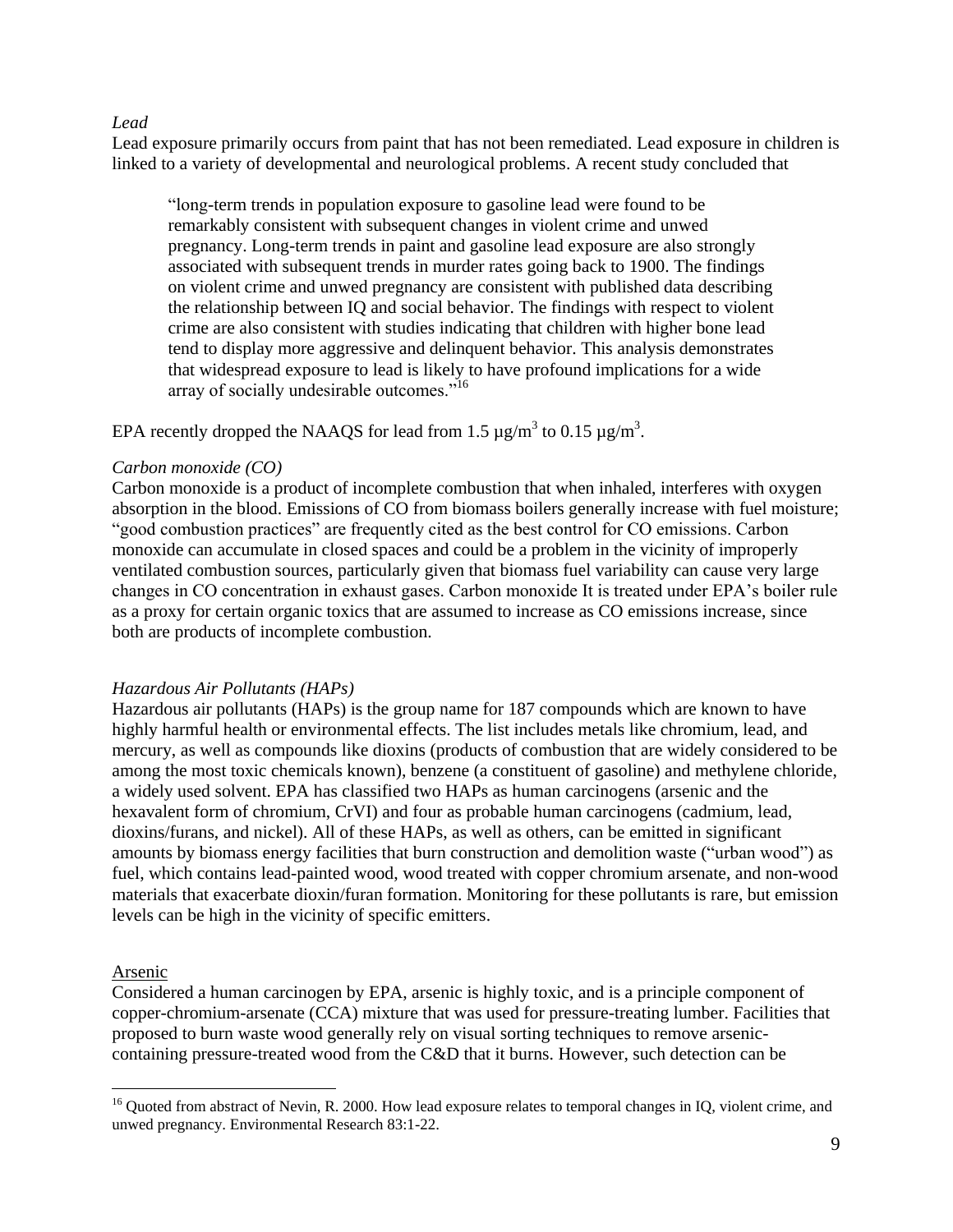difficult, as noted by the Massachusetts Department of Environmental Protection website, which states

"You can usually recognize pressure treated wood by its greenish tint, especially on the cut end, and staple-sized slits that line the wood. However, the greenish tint fades with time, and not all pressure treated wood has the slits".<sup>17</sup>

## Hexavalent chromium

Chromium is also a constituent of pressure-treated wood, and is toxic, particularly in the hexavalent form (CR VI). EPA's website states: "The respiratory tract is the major target organ for chromium (VI) toxicity, for acute (short-term) and chronic (long-term) inhalation exposures. Shortness of breath, coughing, and wheezing were reported from a case of acute exposure to chromium (VI), while perforations and ulcerations of the septum, bronchitis, decreased pulmonary function, pneumonia, and other respiratory effects have been noted from chronic exposure. Human studies have clearly established that inhaled chromium (VI) is a human carcinogen, resulting in an increased risk of lung cancer. Animal studies have shown hexavalent chromium to cause lung tumors via inhalation exposure."<sup>18</sup> EPA's conversion constant for the proportion of total chromium from biomass burning that is emitted in the hexavalent form is 56%.<sup>19</sup>

## Mercury

Mercury is a significant and dangerous contaminant that damages neurological development and other organ functions. It accumulates up food chains, presenting the greatest threat to humans and fish-eating birds like loons. Mercury is transported in the atmosphere but a significant amount from a point source can be deposited nearby, contaminating soils and water bodies. Biomass burning can emit surprisingly high amounts of mercury, though in comparison to coal as a source, biomass emissions are not significant.

#### Dioxins/Furans

 $\overline{a}$ 

Dioxins/furans are "persistent, bioaccumulative, and toxic" (PBT) compounds that are created as byproducts of chemical manufacturing, and also from combustion. Dioxin/furans are known to affect hormone levels and functions, as well as affecting fetal development, the immune system, and reproduction. They are toxic at levels that already exist in the environment. EPA states: "Because dioxins are widely distributed throughout the environment in low concentrations, are persistent and bioaccumulated, most people have detectable levels of dioxins in their tissues. These levels, in the low parts per trillion, have accumulated over a lifetime and will persist for years, even if no additional exposure were to occur. This background exposure is likely to result in an increased risk of cancer and is uncomfortably close to levels that can cause subtle adverse non-cancer effects in animals and humans."<sup>20</sup>

<sup>17</sup> http://www.mass.gov/dep/toxics/ptwoodqa.htm#one

<sup>&</sup>lt;sup>18</sup> <http://www.epa.gov/ttn/atw/hlthef/chromium.html>

<sup>&</sup>lt;sup>19</sup> EPA's value is from the 2005 National Emissions Inventory database, available at <http://www.epa.gov/ttn/chief/net/2005inventory.html#inventorydata>

<sup>&</sup>lt;sup>20</sup> <http://www.epa.gov/opptintr/pbt/pubs/dioxins.htm>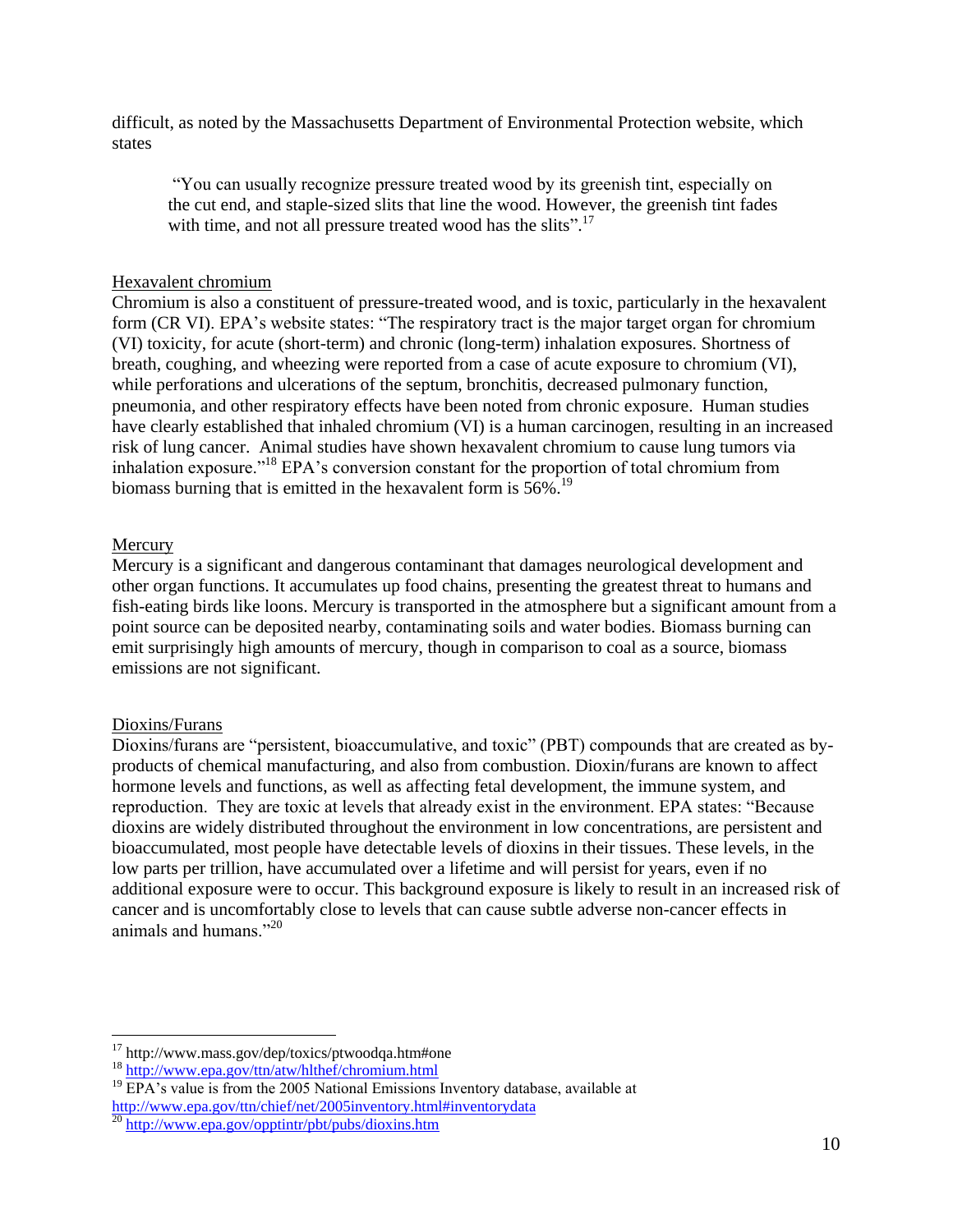# **New Study: Satellites show air pollution influences fetal development.**

Sep 17, 2012

Kloog, I, SJ Melly, WL Ridgway, BA Coull and J Schwartz. 2012. **Using new satellite based exposure methods to study the association between pregnancy pm2.5 exposure, premature birth and birth weight in Massachusetts**. [Environmental Health http://dx.doi.org/10.1186/1476-](http://www.ehjournal.net/content/11/1/40/abstract) [069X-11-40.](http://www.ehjournal.net/content/11/1/40/abstract)

# Synopsis by [Beth Feingold](http://www.environmentalhealthnews.org/ehs/Members/bfeingold)

Breathing particulates during pregnancy may increase a woman's risk of giving birth to premature or low birth weight babies, according to the first study that uses satellite data to assess pollution levels. The study, conducted in Massachusetts, provides a more detailed picture of the risks than community pollution monitors.

A Harvard study suggests that exposures to fine air pollution during pregnancy increases the risk for preterm delivery and low birth weight in newborns. Further, the findings suggest particles from industrial sources may play a bigger role in exposures than traffic pollution. This study – the first of its kind – shows that satellites offer a more accurate and comprehensive way to measure exposure and, therefore, health risks from particulate air pollution, especially in rural areas.

Previous studies suggest a link between particulate air pollution and pregnancy – that expectant mothers exposed to air pollution have increased risks of delivering a low birth weight or premature baby. These earlier studies mostly relied on ground-based monitors to measure air pollution, a method that can easily over or under estimate exposures for people who live far away from the monitors.

Satellite data allow researchers to estimate pollutant levels more accurately over large geographic areas. Additionally, since satellites capture information daily, levels can be measured over long periods of time.

In this study, the researchers were also more certain that their measurements of particulate matter (PM2.5) were not directly emitted from traffic, since emissions from cars and trucks are on too fine a scale to be captured by the pixels in the satellite image.

They determined that the fine particulate pollution they did capture was likely sulfates that are released when coal is burned or that formed in the air potentially from traffic sources farther away.

In this study, Dr. Etai Kloog and his colleagues analyzed 634,244 births from the Massachusetts birth registry. The data represented all single live births from 2000-2008 in seven Massachusetts counties. The mothers' residences were mapped and estimates of fine particulate matter (PM 2.5) concentrations for the locations were derived from images taken by NASA's MODIS satellite. The expectant mothers' average exposures to PM 2.5 were estimated for three time periods: the entire term of pregnancy, the last trimester and the final month.

From the data, Kloog and his colleagues determined if increased exposure to pollution during these three times increased the risk of delivering a pre-term baby or having a low birth weight full-term baby (defined as less than 2500 grams, or about 5.5 pounds). Figuring out ways to reduce chances of